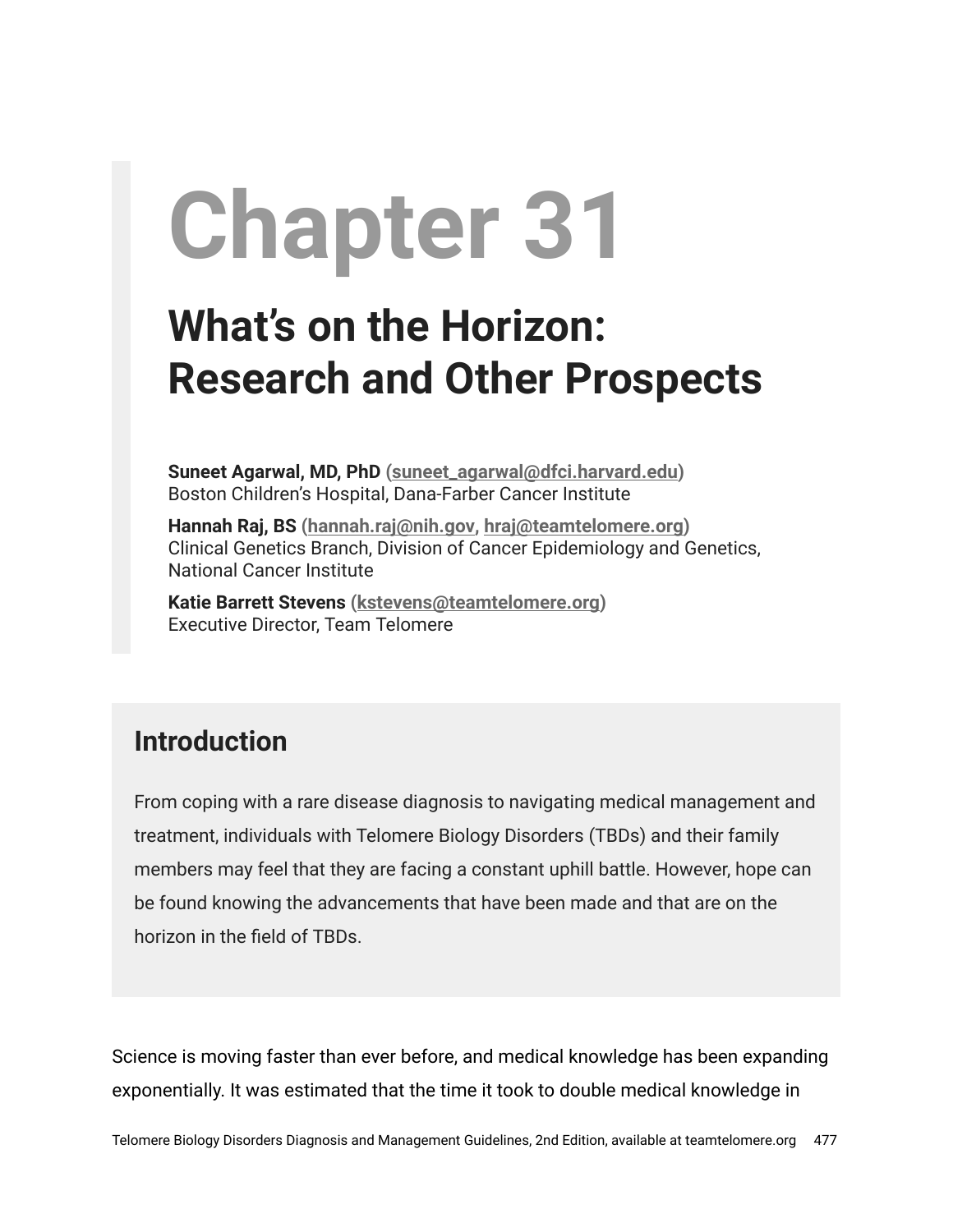1950 was 50 years. In 2020, medical knowledge was estimated to double in just 0.2 years – a mere 73 days [1].

This rapid progression of science is clearly evident in the field of TBDs. From when classic Dyskeratosis Congenita (DC) was first described in its most primitive form in the early 1900s to the present, countless advancements and discoveries have been made in the field of Telomere Biology Disorders: the elucidation of the underlying defects in telomere maintenance, the development of CLIA-certified flow FISH telomere length testing, the identification of TBD-related genes, the improved treatment of TBD symptoms and presentations, the initiation of TBD-specific clinical trials, and much more.

Essential to the field has been a better understanding of the range and spectrum of how TBDs present with symptoms in different individuals. Even at the start of the 21st century, TBDs were largely viewed as a pediatric bone marrow failure syndrome. However, it is now understood that individuals impacted by TBDs present with a range of physical presentations, with some individuals having no apparent physical symptoms of the disease and others displaying complex and serious problems in multiple parts of the body.

Around the globe, numerous clinicians, researchers, health professionals, and advocates are working towards the same goal: to better diagnose, manage, and treat TBDs.

Ultimately, each discovery and advancement is a piece of the puzzle. As the pieces come together, the future for people impacted by TBDs gets brighter.

Combining their perspectives, the authors contributing to this chapter have listed progress that individuals with TBDs, families, caregivers, clinicians, and scientists can expect in the coming years as our field continues to rapidly evolve.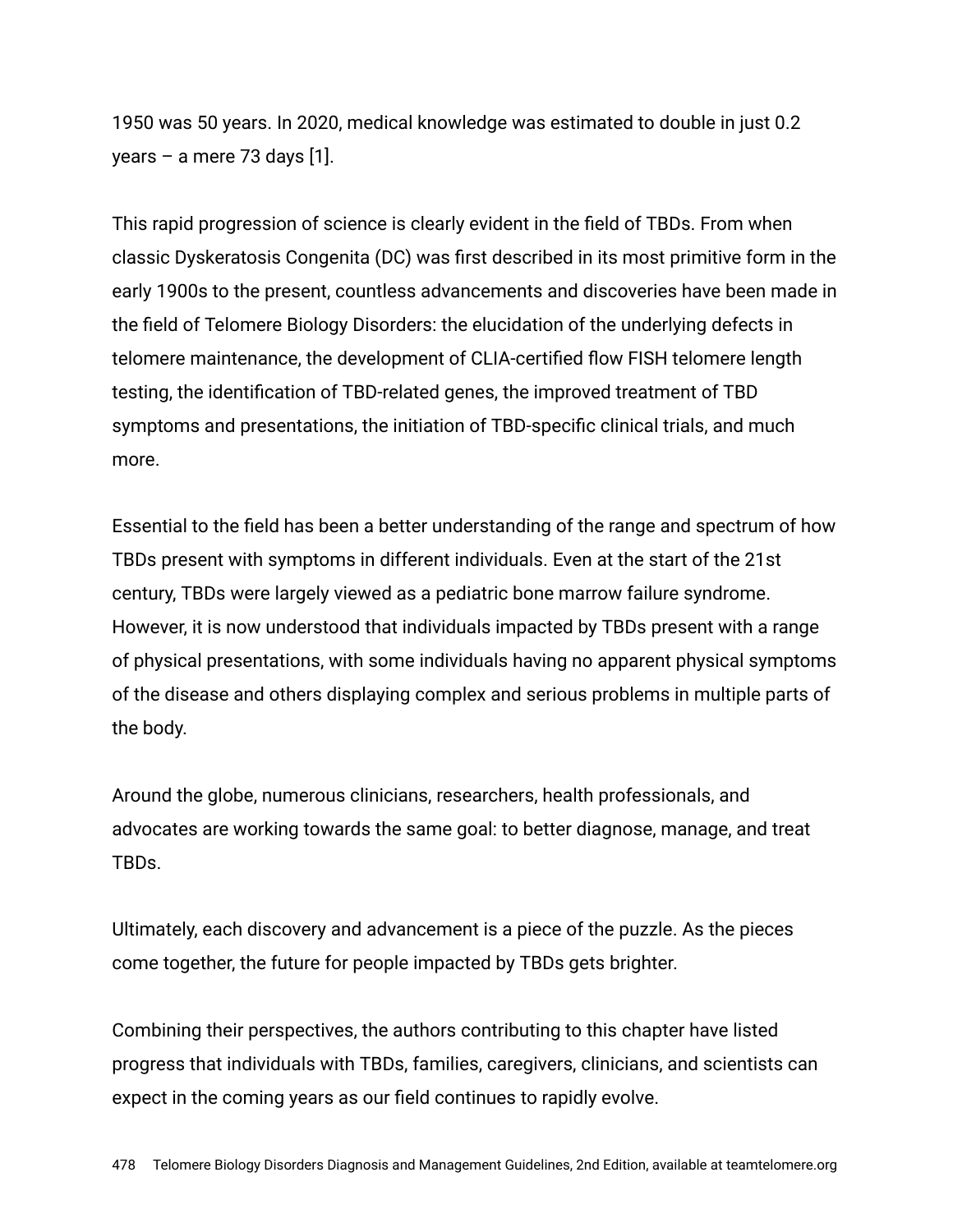For individuals, families, and caregivers impacted by TBDs, one can expect that

- The time to proper and accurate diagnosis will decrease
- The number of people diagnosed with TBDs will increase
- The track record for successful hematopoietic cell transplantation, lung transplantation, and liver transplantation at a wider number of medical institutions will improve
- Treatment options will increase and will be safer and more effective
- Improvements to treatments and continuing scientific advancements will not only lengthen lives but also increase quality of life
- TBD-specific prospective trials will increase; ongoing studies and patient registries will shine light on long term outcomes and disease progression
- Clinical trials evaluating novel therapeutic options that prevent end organ failure, supersede organ transplantation, and aim to target multiple body systems may begin
- Physicians and other health professionals will have increasing awareness of TBDs, leading to more clinical centers offering the specialized and multidisciplinary management and care that individuals with TBDs require
- Centers of Excellence will be developed, offering comprehensive multidisciplinary clinical management and care options to affected individuals and their families
- Access to community outreach will continue to increase, providing you education and guidance so you can become your (or your loved one's) best advocate and maintaining that *you are never alone*
- Awareness of how mental health impacts you and your family in the journey will increase
- Research will continue to be funded, and we will keep community needs at the forefront of clinical trials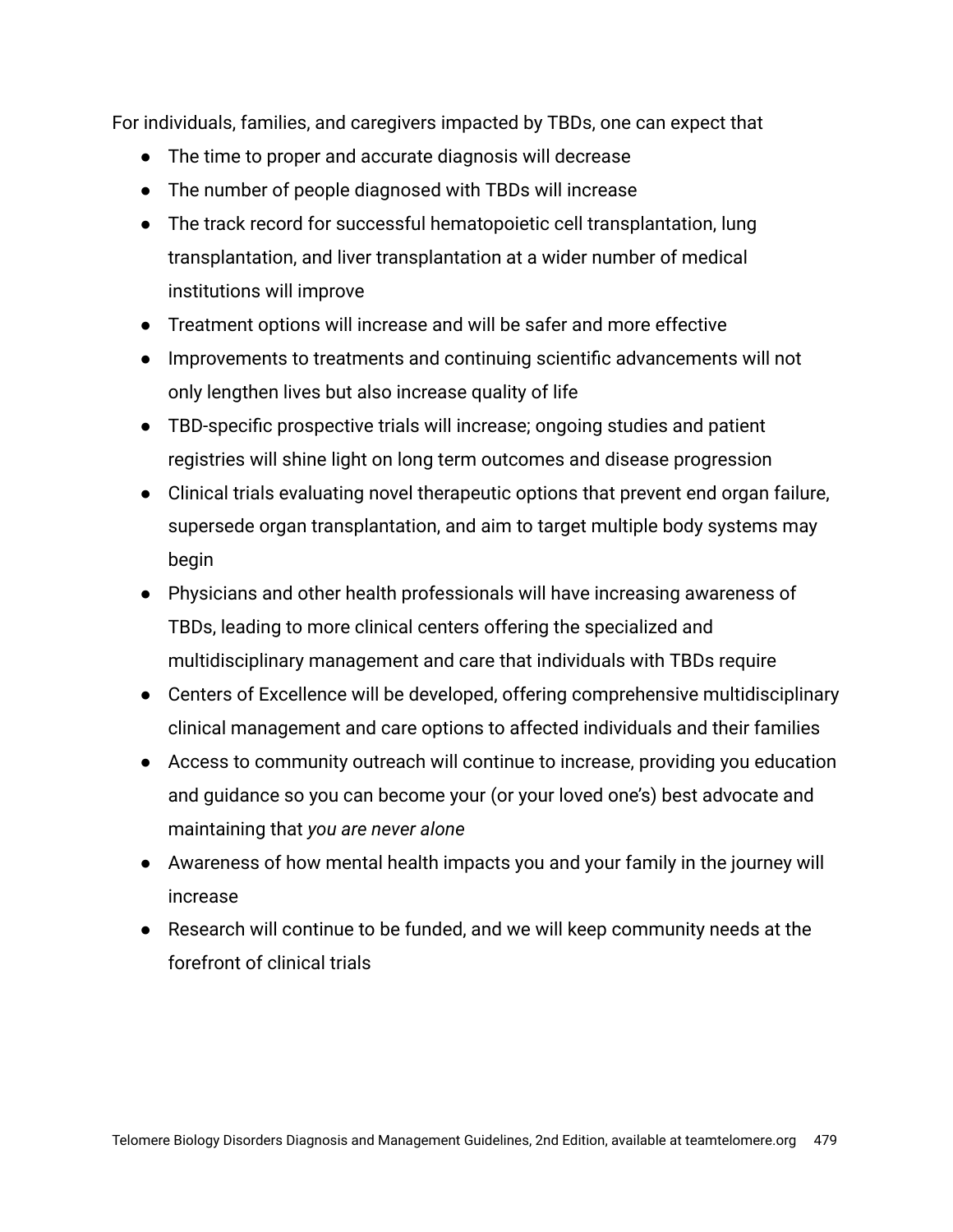For clinicians caring for individuals with TBDs, one can expect that

- TBD-specific experience across clinical disciplines and age ranges will continue to grow and appear in the published literature for reference
- Colleagues with specific expertise in TBDs will be increasingly identifiable and accessible for consultation and team care
- TBD-focused guidelines and clinical studies will define optimal preventive and interventional practices
- More children with TBDs will survive into adulthood, and more families with multiple generations at risk will be identified, requiring collaboration of adult and pediatric practitioners for transitional care and cross-referral

For scientists working to advance TBD science, one can expect that

- TBD-related genes and pathways will continue to be defined, yielding more opportunities to understand basic human telomere biology, and to define disease mechanisms and potential therapeutic targets
- TBDs will emerge as an ideal proving ground for the translation of cutting-edge scientific advances, including gene therapy, CRISPR/Cas9, and RNA medicine
- The forthcoming Team Telomere TBD research roadmaps and roundtables will identify critical unanswered questions in the field with the largest potential impact on patients and focus the research community's attention on developing effective treatments and cures
- Collaborative efforts between affected individuals, patient advocacy organizations, clinicians, and researchers – with patients and families at the heart of the discussions and work – will lead to exponential progress in basic and translational research

Team Telomere's vision is to see a world where every person impacted by Telomere Biology Disorders – including the affected individuals, caregivers, researchers, and clinicians – has accessible care, community, and resources, with the goal of positively